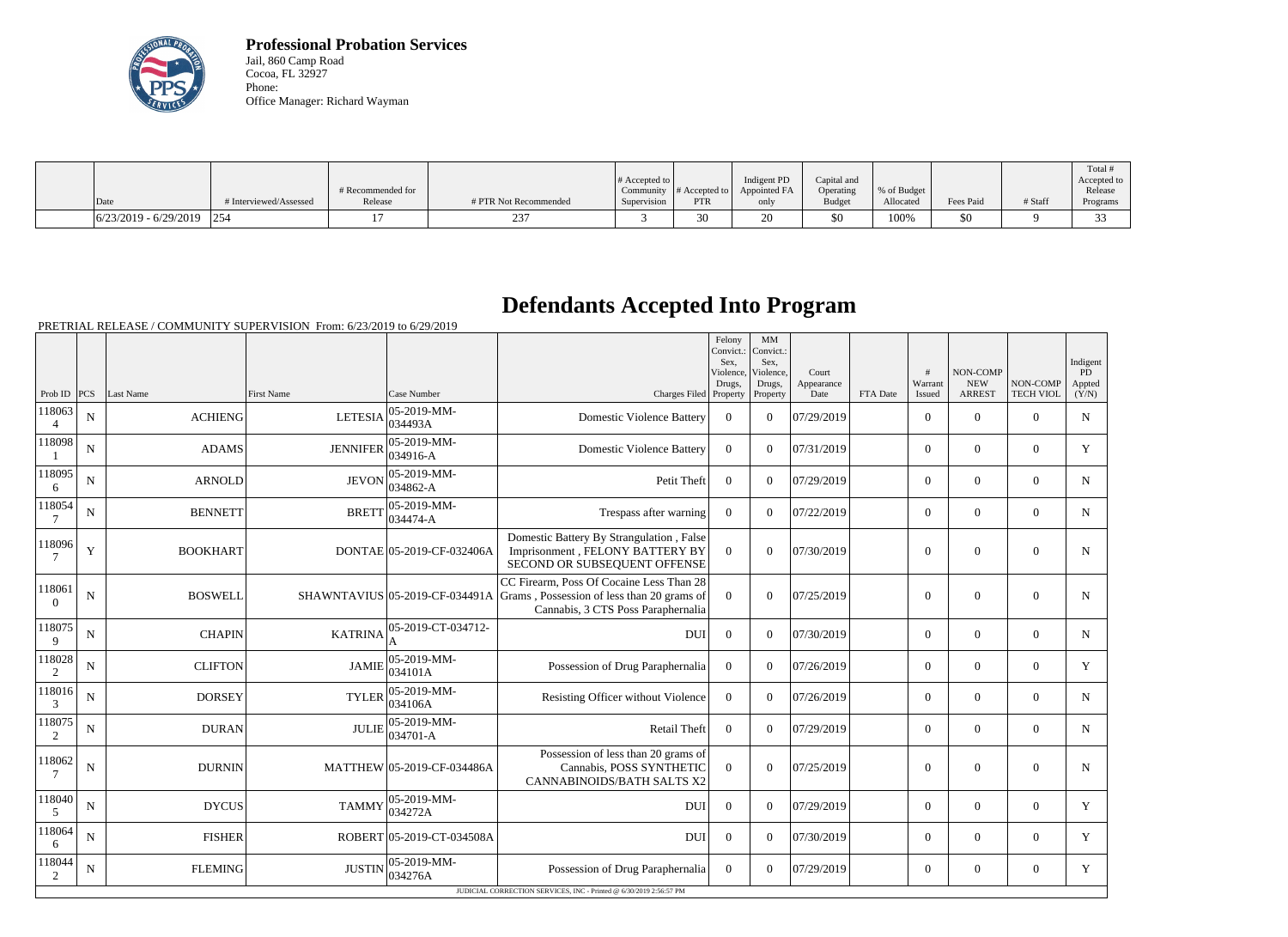## **Defendants Accepted Into Program**

PRETRIAL RELEASE / COMMUNITY SUPERVISION From: 6/23/2019 to 6/29/2019

|                          |             |                   |                                       |                                  |                                                                                                                                                                                                  | Felony<br>Convict.:<br>Sex. | MM<br>Convict.:<br>Sex, |                     |          |                  |                        |                  |                          |
|--------------------------|-------------|-------------------|---------------------------------------|----------------------------------|--------------------------------------------------------------------------------------------------------------------------------------------------------------------------------------------------|-----------------------------|-------------------------|---------------------|----------|------------------|------------------------|------------------|--------------------------|
|                          |             |                   |                                       |                                  |                                                                                                                                                                                                  | Violence,<br>Drugs,         | Violence,<br>Drugs,     | Court<br>Appearance |          | #<br>Warrant     | NON-COMP<br><b>NEW</b> | NON-COMP         | Indigent<br>PD<br>Appted |
| Prob ID                  | PCS         | Last Name         | First Name                            | Case Number                      | Charges Filed Property                                                                                                                                                                           |                             | Property                | Date                | FTA Date | Issued           | <b>ARREST</b>          | <b>TECH VIOL</b> | (Y/N)                    |
| 118062<br>5              | $\mathbf N$ | <b>FORBES</b>     |                                       | MICHAEL 05-2019-CF-034479A       | Possession of Heroin, POSS WITS<br>METHAMPHETAMINE, 2 counts of<br>Possession of Drug Paraphernalia, Driving<br>While License Suspended Revoked Cancel<br>w/Knowledge                            | $\theta$                    | $\Omega$                | 07/25/2019          |          | $\overline{0}$   | $\Omega$               | $\Omega$         | Y                        |
| 118087                   | ${\bf N}$   | <b>GENOVESE</b>   | <b>LORRI</b>                          | 05-2019-CT-034868-               | <b>DUI</b>                                                                                                                                                                                       | $\overline{0}$              | $\Omega$                | 07/29/2019          |          | $\overline{0}$   | $\overline{0}$         | $\theta$         | N                        |
| 118065<br>6              | ${\bf N}$   | <b>GUILES</b>     |                                       | 05-2019-MM-<br>$DEVIN$ $034492A$ | <b>Domestic Violence Battery</b>                                                                                                                                                                 | $\overline{0}$              | $\theta$                | 07/29/2019          |          | $\overline{0}$   | $\overline{0}$         | $\overline{0}$   | $\mathbf Y$              |
| 118028<br>5              | ${\bf N}$   | <b>LANFORD</b>    |                                       | WILLIAM 05-2019-CF-034095A       | <b>G/T CONTROLLED SUBSTANCE</b>                                                                                                                                                                  | $\overline{0}$              | $\theta$                | 07/23/2019          |          | $\overline{0}$   | $\overline{0}$         | $\theta$         | Y                        |
| 118046<br>3              | $\mathbf N$ | <b>NAILS</b>      | <b>KENYANA</b>                        | 05-2019-CT-034515-               | <b>DUI</b>                                                                                                                                                                                       | $\overline{0}$              | $\theta$                | 07/30/2019          |          | $\boldsymbol{0}$ | $\overline{0}$         | $\overline{0}$   | N                        |
| 118028<br>8              | N           | <b>NICHOLSON</b>  | <b>DONALD</b>                         | $ 05 - 2019 - MM -$<br>034116A   | <b>Domestic Violence Battery</b>                                                                                                                                                                 | $\Omega$                    | $\Omega$                | 07/22/2019          |          | $\overline{0}$   | $\overline{0}$         | $\Omega$         | Y                        |
| 118085<br>$\theta$       | ${\bf N}$   | <b>NOE</b>        | THEODORE                              | 05-2019-MM-<br>034731A           | Driving while License Suspended or<br>Revoked, Possession of less than 20 grams<br>of Cannabis                                                                                                   | $\overline{0}$              | $\Omega$                | 07/29/2019          |          | $\boldsymbol{0}$ | $\overline{0}$         | $\theta$         | Y                        |
| 118083                   | $\mathbf Y$ | <b>PICKETT</b>    |                                       | KRISTOPHER 05-2019-CF-018646A    | Possession of Methamphetamine,<br>Possession of Prescription Drug w/o<br>Prescription, DUI - 3rd in Less Than 10<br>Years, Refusal to submit to breath test,<br>Possession of Drug Paraphernalia | $\theta$                    | $\overline{0}$          | 07/17/2019          |          | $\overline{0}$   | $\Omega$               | $\Omega$         | Y                        |
| 118098<br>6              | ${\bf N}$   | <b>PITTI</b>      | <b>BRITTNEY</b>                       | 05-2019-MM-<br>$ 034840 - A$     | Possession of Drug Paraphernalia                                                                                                                                                                 | $\overline{0}$              | $\overline{0}$          | 07/29/2019          |          | $\overline{0}$   | $\overline{0}$         | $\overline{0}$   | Y                        |
| 118098<br>9              | ${\bf N}$   | <b>PITTI</b>      | <b>BRITTNEY</b>                       | 05-2019-MM-<br>$ 034861-A$       | Possession of Drug Paraphernalia                                                                                                                                                                 | $\overline{0}$              | $\Omega$                | 07/29/2019          |          | $\overline{0}$   | $\overline{0}$         | $\theta$         | Y                        |
| 118059<br>8              | ${\bf N}$   | <b>ROGERS</b>     | <b>HOMER</b>                          | 05-2019-MM-<br>$ 034665 - A$     | Solicitation for Prostitution                                                                                                                                                                    | $\theta$                    | $\theta$                | 07/22/2019          |          | $\overline{0}$   | $\overline{0}$         | $\overline{0}$   | N                        |
| 118080<br>$\overline{2}$ | ${\bf N}$   | <b>RYDELL</b>     | BRIEANNA $\big _{034719-A}^{05-2012}$ | $ 05-2019-MM -$                  | <b>Domestic Violence Battery</b>                                                                                                                                                                 | $\overline{0}$              | $\overline{0}$          | 07/29/2019          |          | $\boldsymbol{0}$ | $\mathbf{0}$           | $\overline{0}$   | $\mathbf Y$              |
| 118080<br>6              | $\mathbf N$ | <b>SCOTT</b>      | <b>GENECE</b>                         | $ 05-2019-MM -$<br>$ 034711 - A$ | <b>Domestic Violence Battery</b>                                                                                                                                                                 | $\overline{0}$              | $\boldsymbol{0}$        | 07/29/2019          |          | $\overline{0}$   | $\boldsymbol{0}$       | $\overline{0}$   | Y                        |
| 118066                   | $\mathbf N$ | <b>SOMERVILLE</b> | <b>JOSEPHINE</b>                      | 05-2019-MM-<br>034691A           | Battery, Resisting Officer without Violence                                                                                                                                                      | $\overline{0}$              | $\overline{0}$          | 07/29/2019          |          | $\overline{0}$   | $\boldsymbol{0}$       | $\overline{0}$   | Y                        |
| 118065                   | $\mathbf N$ | <b>STANTON</b>    | <b>HOLLY</b>                          | $ 05-2019-MM-$<br>$ 034510 - A$  | <b>Domestic Violence Battery</b>                                                                                                                                                                 | $\overline{0}$              | $\overline{0}$          | 07/31/2019          |          | $\boldsymbol{0}$ | $\mathbf{0}$           | $\overline{0}$   | Y                        |
| 118084<br>9              | ${\bf N}$   | <b>TESMER</b>     | <b>MARK</b>                           | 05-2019-MM-<br>$ 034663 - A$     | <b>Domestic Violence Battery</b>                                                                                                                                                                 | $\overline{0}$              | $\overline{0}$          | 07/31/2019          |          | $\overline{0}$   | $\overline{0}$         | $\overline{0}$   | Y                        |
| 118062                   | ${\bf N}$   | <b>TUCKER</b>     |                                       | TRISTAN 05-2019-CF-034496A       | Possession of Cannabis More than 20<br>Grams, Sale Or Delivery Of Cannabis<br>Possession of Drug Paraphernalia                                                                                   | $\overline{0}$              | $\boldsymbol{0}$        | 07/25/2019          |          | $\boldsymbol{0}$ | $\boldsymbol{0}$       | $\boldsymbol{0}$ | N                        |
| 118081<br>8              | $\mathbf Y$ | <b>WARREN</b>     |                                       | JUSTIN 05-2019-CF-032122A        | Domestic Violence Battery, Domestic<br><b>Battery By Strangulation</b>                                                                                                                           | $\boldsymbol{0}$            | $\boldsymbol{0}$        | 06/27/2019          |          | $\overline{0}$   | $\overline{0}$         | $\overline{0}$   | Y                        |
| 118062<br>$\Omega$       | $\mathbf N$ | <b>WHARF</b>      |                                       | STEPHEN 05-2019-CF-034468A       | Poss Heroin W/I Purchase, 2 CTS Poss<br>Para                                                                                                                                                     | $\overline{0}$              | $\boldsymbol{0}$        | 07/25/2019          |          | $\mathbf{0}$     | $\boldsymbol{0}$       | $\boldsymbol{0}$ | Y                        |
|                          |             |                   |                                       |                                  | JUDICIAL CORRECTION SERVICES, INC - Printed @ 6/30/2019 2:56:57 PM                                                                                                                               |                             |                         |                     |          |                  |                        |                  |                          |